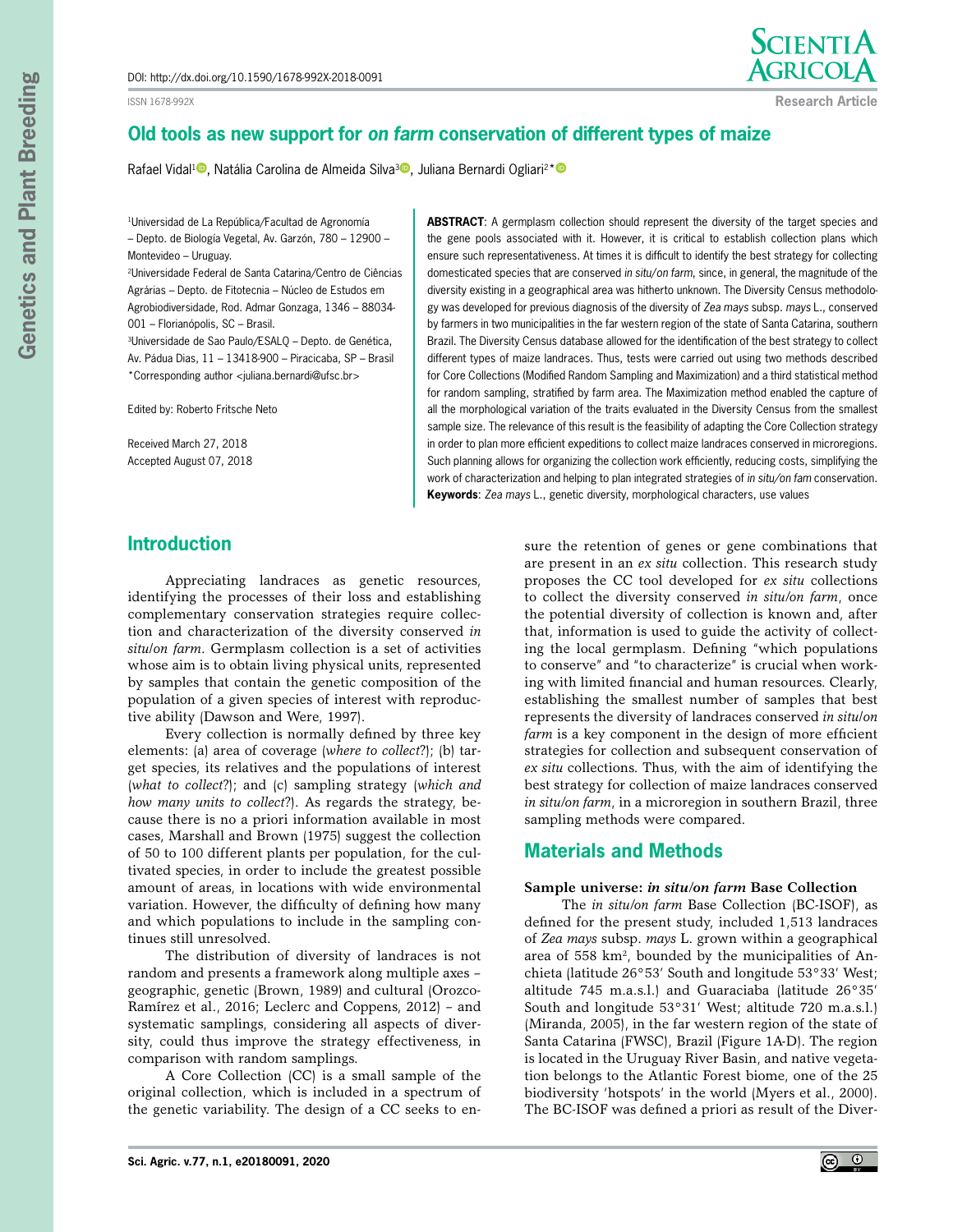

**Figure 1** – A) Location of the state of Santa Catarina, Brazil. B) Location of the municipalities of Anchieta and Guaraciaba, in the far western region of the state of Santa Catarina. C) and D) Distribution of *in situ*/*on farm* Base Collection (in blue color) and Core Collection (in orange color). Squares represent common maize landraces (C) and circles represent popcorn landraces (D). Map contour constructed from spatial data retrieved from http://www.diva-gis.org/gdata.

sity Census methodology. Through interviewing peasants, this methodology allowed for identifying, mapping and characterizing all the landraces of *Zea mays* subsp. *mays* L. Thus, the BC-ISOF database included the following information: identification of the landraces (*name*, *cultivation time* and *risk factors of loss*), morphological characteristics of the grain (*type of endosperm*, *size* and *color*), geographical location (*municipality*, *community*, *longitude* and *latitude*), and *use values* and *conservation*, organized into 13 categories (agronomic, gastronomic, animal feed, adaptive, aesthetic, economic, health, cultural, ornamental, crafts, conservation of diversity, nutritional and medicinal) defined by Costa et al. (2016).

Considering the richness of BC-ISOF by type of endosperm, the landraces were distributed into two subgroups: Common Maize (CM) and Popcorn (PM). The first subgroup corresponded to all landraces with dent, semident, flint and semi-flint grains (endosperm types), and whose maize types were common, flour or sweet. The second subgroup corresponded to maize type characterized as popcorn. This division was based on the names and use values listed by farmers during the Diversity Census (Costa et al., 2016). In the case of PM, less diverse in terms of use values, they were excluded from the *agronomic* and *animal nutrition* use classes. The trait *name* was excluded from the PM subgroup, since 30 % of the landraces did not have names and among those which had names, 68 % were associated with grain color and therefore the addition of this characteristic would be redundant information. In the CM subgroup, 18 % of the landraces did not have names while 21 % of names associated with the trait grain color and 43 low-frequency names (< 1 % of landraces) were identified. Low-frequency names are associated with adjectives for use values or specific uses of farmers (e.g., sweet, big, old) or the origin of the variety (e.g. "*Élcio*", "*Festa*", "*Camponesas*"). These low-frequency landraces would not be used in a classification that only considered color and type of grain, and thus the trait *name* has been included for subgroup CM.

The traits associated with location of the landraces (*municipalities*; *communities*; *latitude* and *longitude*) are complementary and allow for covering the different networks and forms of communication between farmers, which may be associated with: (a) commercial networks frequented by farmers, which are, in general, centered in the municipalities, (b) social networks and the neighborhood, established in the communities, and (c) the flow of pollen among local populations of maize, according to geographical distance (*latitude* and *longitude*). Therefore, the three traits associated with the location of landraces were included in this analysis.

The field studies were carried out on private lands and the owners of the lands gave their individual permission to conduct the studies on these sites. Written consent was given by local organizations representing the farmers, and individually by 1,688 interviewed farmers, as prescribed by the Law of Biodiversity (Law 13,123 of 20 May 2015) (BRASIL, 2015) in compliance with ethical standards. The database obtained from the Census of Diversity was analyzed anonymously.

#### **Sampling procedures**

The present study tested three sampling strategies to guide the work of collection of landraces and search for the organization of a germplasm bank at a university. Each of the subgroups of landraces (Figure 2) was tested as follows: (a) stratified random sampling (E), considering the area of each farm and making a random sampling among the farms of a same stratum of area; adaptations of the CC sampling, based on the (b) Maximization (M) and (c) Modified Random (R) methods.

In the case of stratified random sampling (E), sample size was defined by the optimal sharing strategy (Neyman, 1938), considering the total number of farm-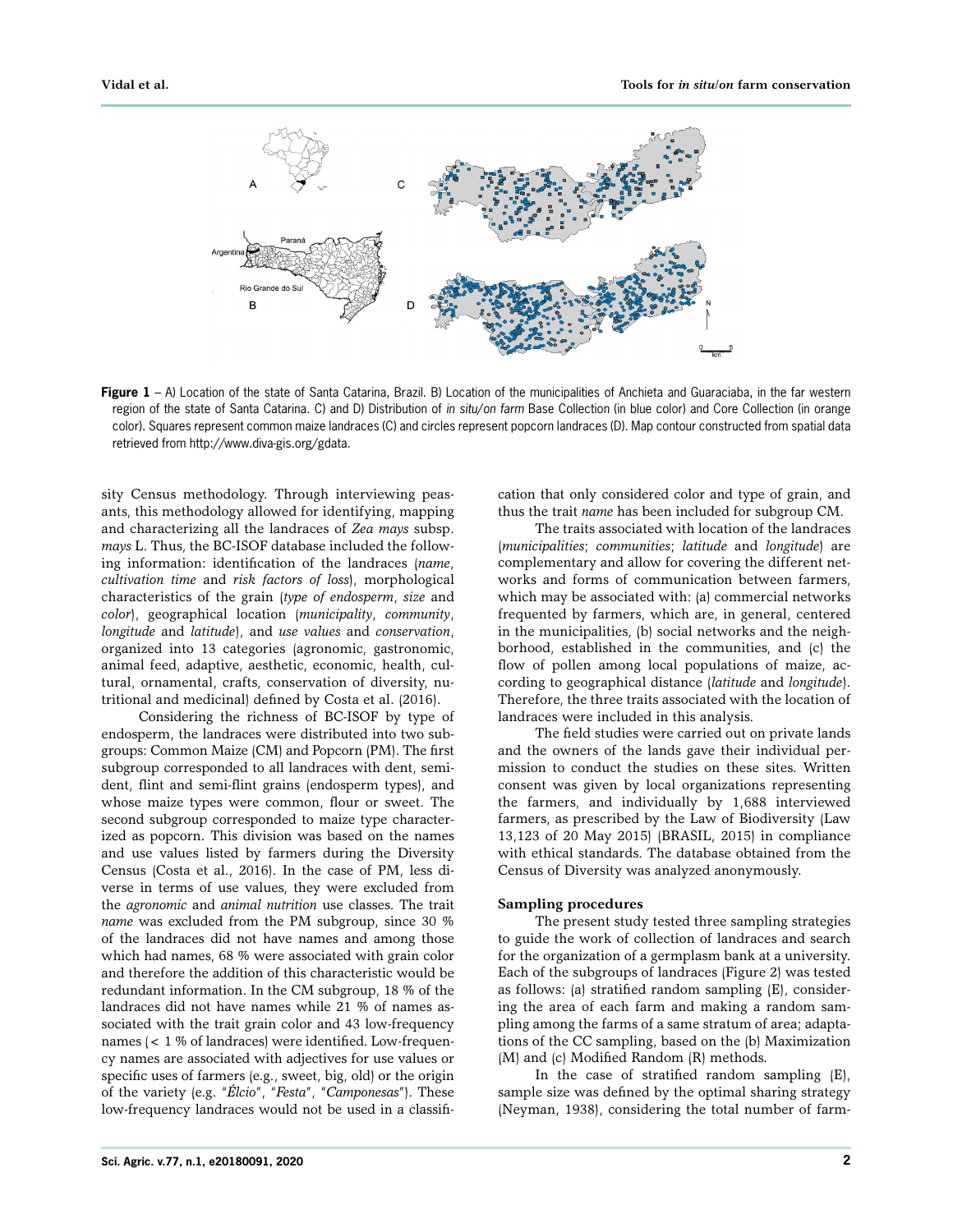ers (1,688) who conserve the CM and PM landraces. The area class was used as a stratification variable, because it is believed that conservation and management strategies employed by families could vary according to their socioeconomic level. Data on size of the areas was collected from the Diversity Census. Sample size (Table 1) was composed of 141 CM farmers and 244 PM farmers; the sample was determined using an error margin of 5 %. After the sample size had been defined, the selection of farmers within each of the strata was established at random, by means of a random draw, carried out with the aid of the SPSS 2.2 software (Statistical Package for the Social Sciences, Version 18.0). As the variable of stratification corresponded to property, all the landraces of each farm were included in the sampling.

The Maximization strategy (M) proposed by Kim et al. (2007) has two stages; during the first stage, all variables are transformed into nominal ones and during the second stage, CC is sampled. For the first stage, the qualitative variables do not need to be transformed and all classes are considered; for continuous variables, the values are classified into *k* classes, according to the rule of Sturges (1926), where *N* is equal to the number of accessions within the variable. The sampling of CC is generated by a sequence of instructions (algorithm) that can be repeated (iterations) seeking the shortest path to maximize the number of classes detected (heuristic).

The Modified Random sampling method (R) was based on the same variables of the M strategy. The difference is that one accession from each class is chosen at random and, once all the classes of the variable are represented, the procedure is repeated for all the variables until all the classes of the base set have been completed. In cases where the class has one accession only, it is sampled directly. Samplings M and R were determined with the aid of the Power Core software application (Kim et al., 2007), designed to develop CC.

The variables considered for sampling were organized according to subgroups (Table 2). The quantitative variables *time*, *longitude* and *latitude* were divided into 10, 11 and 11 classes for CM, and 11, 12 and 12 classes for PM, respectively, according to Sturges' rule (1926). The variable *grain size* of PM was divided into three classes (large, medium and small), according to farmers' responses; 51 *use value* subcategories were identified for CM and 38 for PM (Table 3). Each of the *use value* subcategories was considered as binary (presence/absence), since a single variety may have more than one use value, simultaneously.

*Risk of loss* was estimated by the Participatory Four-Cell Analysis method (Oyarzun et al., 2013), a tool which aims to understand the dynamics of landraces, through the analysis of the number of farming families that grow them, and the area occupied. The authors of this method understand that few families and reduced area increase the risk of loss of a landrace. To adapt the Four-Cell Analysis tool to data from the Diversity Census, the frequency of the landraces and their distribution in the municipalities were used. The landraces of the same name with



**Figure 2** – *In situ*/*on farm* Base Collection, subgroups (Common and Popcorn) and sampling strategies for maize landraces.

**Table 1** – Number of farmers by area class obtained from the Diversity Census and optimum sampling by strata for Common Maize and Popcorn.

| Strata        |                     | Common Maize subgroup<br>(CM) | Popcorn subgroup<br>(PM) |                     |          |    |
|---------------|---------------------|-------------------------------|--------------------------|---------------------|----------|----|
| (in hectares) | Diversity<br>Census | Sampling                      | %                        | Diversity<br>Census | Sampling | %  |
| < 5.0         | 54                  | 22                            | 41                       | 94                  | 33       | 35 |
| 5.1a10.0      | 63                  | 26                            | 41                       | 140                 | 48       | 34 |
| 10.1 a 15.0   | 74                  | 34                            | 46                       | 175                 | 61       | 35 |
| 15.1 a 20.0   | 55                  | 25                            | 45                       | 100                 | 35       | 35 |
| 20.1 a 30.0   | 43                  | 21                            | 49                       | 108                 | 32       | 30 |
| $\geq 30.1$   | 28                  | 13                            | 46                       | 99                  | 35       | 35 |
| Total         | 317                 | 141                           | 44                       | 716                 | 244      | 34 |
|               |                     |                               |                          |                     |          |    |

**Table 2** – Base Collection Variables used in Random (R) and Maximization (M) sampling and number of classes for Common Maize and Popcorn.

|                |                       |         | Classes       |                |  |  |
|----------------|-----------------------|---------|---------------|----------------|--|--|
| Characteristic | Variable              | Type    | Common Maize  | Popcorn        |  |  |
|                | <b>Municipalities</b> | Nominal | $\mathcal{P}$ | $\mathfrak{p}$ |  |  |
|                | Communities           | Nominal | 63            | 69             |  |  |
| Location       | Latitude              | Nominal | 11            | 12             |  |  |
|                | Longitude             | Nominal | 11            | 12             |  |  |
|                | Color                 | Nominal | 6             | 5              |  |  |
| Grain          | Type                  | Nominal | 3             | 3              |  |  |
|                | <b>Size</b>           | Nominal | $\Omega$      | 3              |  |  |
|                | Name                  | Nominal | 56            | 0              |  |  |
| Identification | Time                  | Nominal | 10            | 11             |  |  |
|                | Loss risk             | Nominal | 4             | 4              |  |  |
| Use Value      | Subcategories         | Binary  | $\mathcal{P}$ | $\overline{2}$ |  |  |

frequency (number of mentions) below 5 % (considered as rare) and unique to a single municipality were included in group IV and considered to be at high risk of loss;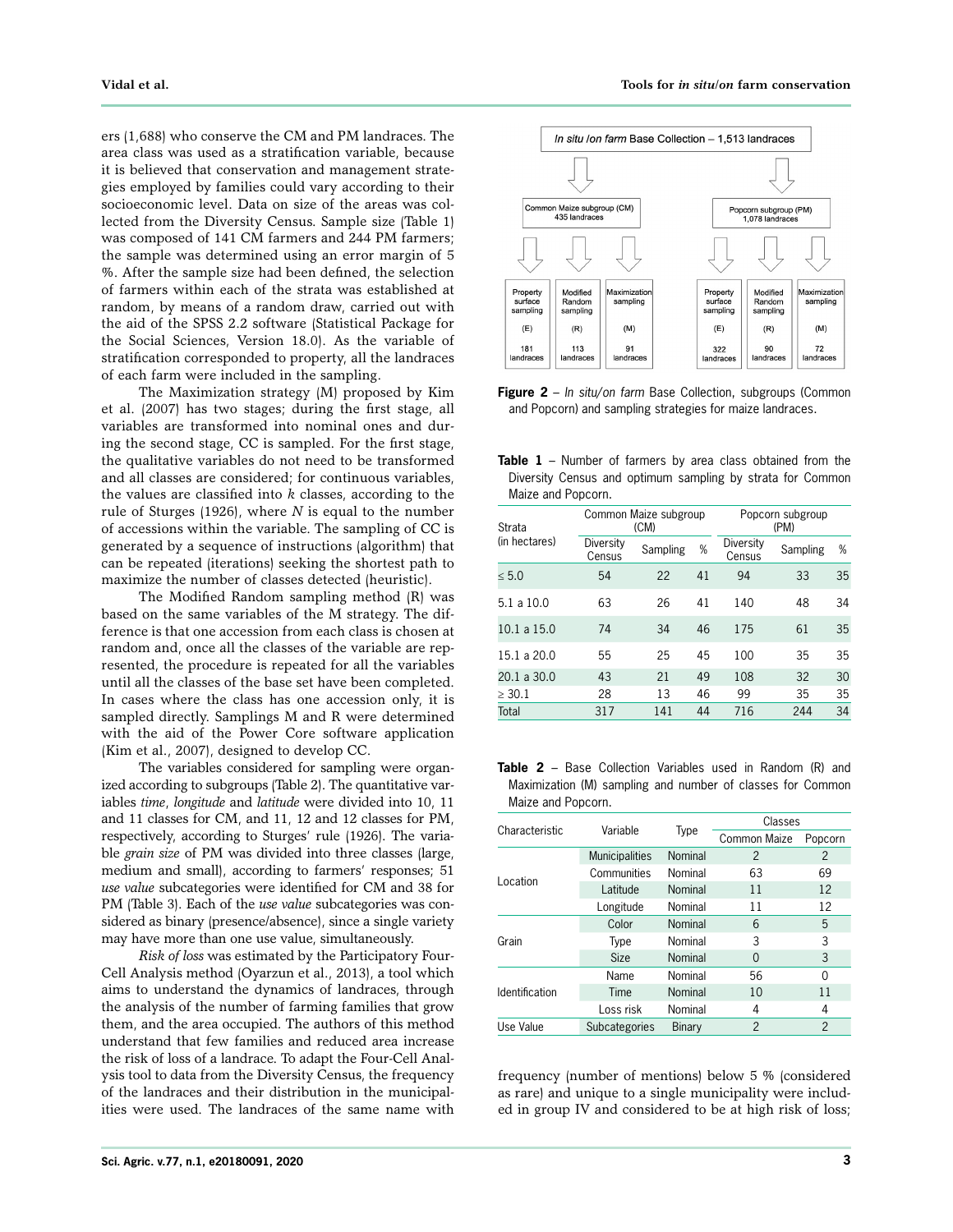| Category     | Subcategories<br>Common Maize | Subcategories<br>Popcorn                            |  |  |
|--------------|-------------------------------|-----------------------------------------------------|--|--|
|              | Productivity                  |                                                     |  |  |
|              |                               | Productivity                                        |  |  |
|              | Early                         | Early                                               |  |  |
|              | Easy to thresh                | Easy to thresh                                      |  |  |
|              | Resistance to lodging         | Resistance to lodging                               |  |  |
|              | Late planting                 | Late planting                                       |  |  |
|              | Casing                        | Prolificacy                                         |  |  |
| Agronomics   | Thin cob                      | Fast dry                                            |  |  |
|              | Rooting                       |                                                     |  |  |
|              | Easy to meal                  |                                                     |  |  |
|              | Hard grain                    |                                                     |  |  |
|              | Tall plant                    |                                                     |  |  |
|              | Low plant                     |                                                     |  |  |
|              | Medium plant                  |                                                     |  |  |
|              | Cooking point                 |                                                     |  |  |
|              | Flavor                        | Flavor                                              |  |  |
|              | Softness                      | Softness                                            |  |  |
|              | Sweet                         | Sweet                                               |  |  |
|              | Flour                         | Crunchy                                             |  |  |
|              | Green corn                    | Pé de Moleque                                       |  |  |
| Gastronomic  | Pamonha                       | Dry                                                 |  |  |
|              | Cooked corn meal              | No shell                                            |  |  |
|              | Conserve                      | Volume                                              |  |  |
|              | Porridge                      | Pops well                                           |  |  |
|              | <b>Bread</b>                  | Small                                               |  |  |
|              |                               | White                                               |  |  |
|              |                               | Others                                              |  |  |
|              | Diseases resistance           | Diseases resistance                                 |  |  |
|              | Weevil resistance             | Weevil resistance                                   |  |  |
|              | Pest resistance               | Amplitude of adaptation                             |  |  |
|              | Drought resistance            | Resistance to contamination                         |  |  |
| Adaptive     | Rain resistance               |                                                     |  |  |
|              |                               |                                                     |  |  |
|              | Early                         |                                                     |  |  |
|              | Late                          |                                                     |  |  |
|              | Amplitude of adaptation       |                                                     |  |  |
| Animal feed  | Split grain                   |                                                     |  |  |
|              | Silage                        |                                                     |  |  |
|              | Tradition                     | Tradition                                           |  |  |
| Cultural     | Recreation                    | Recreation                                          |  |  |
|              | Affective                     | Affective                                           |  |  |
|              | Ear                           | Ear                                                 |  |  |
| Aesthetics   | Grain                         | Grain                                               |  |  |
|              | Plant                         | Plant                                               |  |  |
|              | Seeds autonomy                | Seeds autonomy                                      |  |  |
| Economic     | Costs                         | Costs                                               |  |  |
|              | Seed Sale                     | Seed Sale                                           |  |  |
|              | Pesticide free                | Pesticide free                                      |  |  |
| Health       | Transgenic free               | Transgenic free                                     |  |  |
|              | Healthy food                  | Healthy Food                                        |  |  |
| Conservation |                               | Conservation of diversity Conservation of diversity |  |  |
| Nutritional  | Nutritional                   | Nutritional                                         |  |  |
| Ornamental   | Ornamental                    | Ornamental                                          |  |  |
| Hand craft   | Hand craft                    |                                                     |  |  |
| Medicinal    | Medicinal                     |                                                     |  |  |

**Table 3** – Categories and subcategories of use values used as variables for Common Maize and Popcorn (PM).

the landraces with frequencies below 5 %, present in two municipalities (Group III), and the landraces with frequencies above or equal to 5 %, exclusive of a municipality (Group II), were considered to have average risk of loss; the landraces with frequencies higher than or equal to 5 % and present in two municipalities were included in Group I and were considered to be at low risk of loss.

#### **Validation of sampling strategies**

The richness (S) of each of the samplings (E, R and M) was estimated by counting the total number of classes of each variable. The differences in the values of S between the three strategies (E, R and M) were tested by the Chi square  $(\chi^2)$  test.

The diversity of the different samplings was estimated by means of the Gini-Simpson indexes (Simpson, 1949) and Shannon (Shannon, 1948). The Gini-Simpson  $(H_{GS})$  index is given by  $H_{GS} = 1 - \sum_i p_i^2$ , with  $p_i$ equal to the frequency of the nth class of the variable or the number of accessions of each class. Shannon's Index (*H'*) is given by  $H' = -\sum_i p_i l n p_i$  (Shannon, 1948), where  $p_i$  is also the frequency of the nth class. For the Gini-Simpson and Shannon indexes, the significance of the differences between the three sampling methods (E, R, and M), in relation to BC-ISOF, was estimated by Bootstraping, with 9,999 repetitions and a 95 % confidence interval.

To estimate the representativeness of the samplings, a comparison was made between the classes of variables of each sample in relation to BC-ISOF, by determining the percentages of amplitudes retained in the samplings and the characteristics with low representativeness, according to the formula proposed by Diwan et al. (1995), given by

$$
\%RR = \frac{\sum_i^{RCAIJ} / R_{CBIJ}}{t} \times 100
$$

where  $R_{CA}$  represents the *i* classes of *j* variables in the sampling (E, R or M),  $R_{\text{CB}}$  the *i* classes of *j* variables in BC-ISOF and *t* the total number of variables compared. According to the criteria proposed by Diwan et al. (1995), the samplings are considered as representative, if the percentage of retention is greater than 70 % for at least 70 % of the variables and a maximum of 30 % of traits of the samples are significantly different (*p* < 0.05) than BC-ISOF. For Hu et al. (2000), the average value of %RR should be higher for at least 80 % of the traits and not more than 20 % of the variables can contain significantly different means  $(p < 0.05)$  than the averages for BC-ISOF. To assess significant differences of samplings E, R and M with BC-ISOF, the frequencies of the variables in use were compared with the  $\chi^2$  test.

The  $H'$  and  $H_{GS}$  indexes were estimated with the aid of the PAST software application (Paleontological statistics software package for education and data analysis version 3.16) to identify representativeness and the  $\chi^2$ tests were performed by R Core Team models (2018).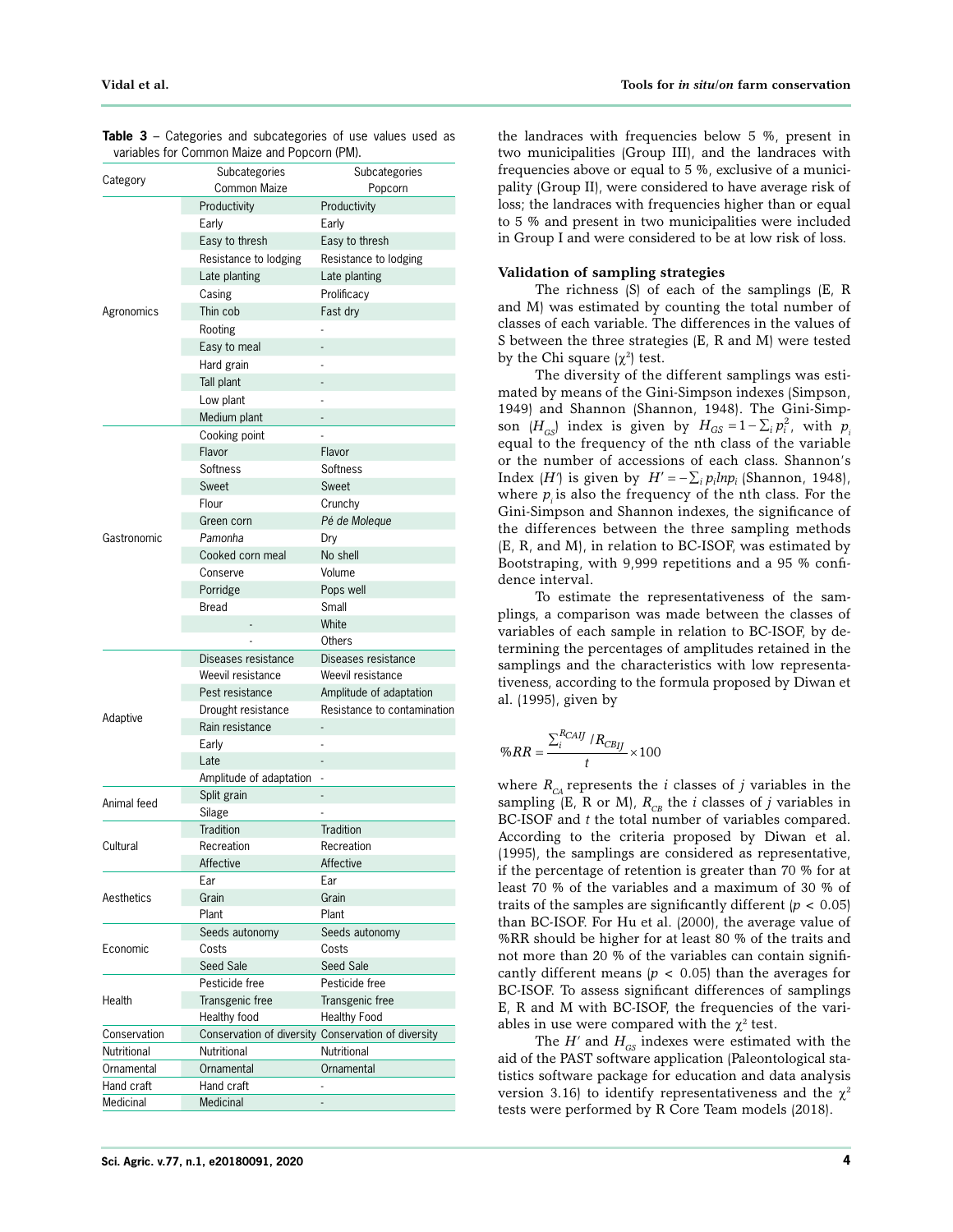### **Results**

Table 4 shows the results by the three sampling methods and maize types. For the subgroup CM, sampling E consisted of 181 landraces, which corresponded to 42 % of the whole subgroup (landraces with endosperm dent, semi-dent, flint, semi-flint, whose maize types are common, flour and sweet), while for PM, the sampling had 322 landraces, equivalent to 31 % of this subgroup. Through the R method, 113 landraces in subgroup CM (26 %) and 90 landraces in subgroup PM (8 %) were sampled, and using the M method, samplings of 91 landraces of CM (21 %) and 72 landraces of the subgroup PM (6 %) were identified.

The  $\chi^2$  test for richness (*S*) showed significant differences between sampling E and subgroup CM (Table 5). For PM, the richness of none of the samplings was significantly different from the subgroup (Table 6). The average value of the  $H'$  index estimated for subgroup CM was 1.88, while for samplings E, R and M, the mean values of *H'* were 1.83, 1.99 and 2.02, respectively. For subgroup PM, the mean values of *H'* were 1.42, and 1.41, 1.50 and 1.67 for sampling E, R and M, respectively. For the diversity index  $H_{\text{c}ss}$  the mean values found for subgroup CM, E, R and M were 0.57; 0.57; 0.59 and 0.60, respectively, while for subgroup PM, the values of the index  $H_{GS}$  were 0.62, 0.61 for sampling E and R, and 0.70 for sampling M. For both indexes  $(H'$  and  $H_{GS}$ ), the values were higher for sampling M. For PM, the  $H'$  and  $H_{GS}$  indexes of

**Table 4** – Number of sampling landraces by the Strata, Modified Random and Maximization methods for the subgroups Common Maize (CM), Popcorn (PM) and percentage of the number of landraces of each subgroup.

| Sampling        | <b>CM</b> |     | <b>PM</b> |     |  |
|-----------------|-----------|-----|-----------|-----|--|
| Method          | Number    | %   | Number    | %   |  |
| Strata          | 181       | 42  | 332       | 31  |  |
| Modified Random | 113       | 26  | 90        | 8   |  |
| Maximization    | 91        | 21  | 72        |     |  |
| All             | 435       | 100 | 1078      | 100 |  |

sampling R were significantly different from subgroup by Bootstrapping, with respect to the variables *community* and *risk of loss*. Sampling M was also significantly higher than subgroup, for the *H'* index, estimated for the variables *community*, *grain color*, *cultivation time* and *risk of loss*, while the  $H_{GS}$  indexes, in the same sampling  $(M)$ , were higher and significantly different from PM for the variables *community*, *cultivation time* and *risk of loss*.

The average of %RR for CM (Table 7) was 89 %, for sampling E, and 99 % for both samplings R and M. For subgroup PM (Table 8), the mean of %RR was 96 %, for sampling E, and they were 100 % for sampling R and M. Analyzed individually, the values of %RR of the study variables ranged from 52 to 100 % for CM and from 78 to 100 % for PM, taking into account all sampling methods. Sample R of subgroup CM (Table 9) was significantly different by the  $\chi^2$  test for the variable *risk of loss*, which represents 12 % of the variables.

For PM (Table 10), sampling R had significant differences by the  $\chi^2$  test for the variable *use value*, as compared with the entire subgroup, while sampling E showed significant difference for the variable *risk of loss*, and sampling M for the variables *grain type*, *use values* and *risk of loss*, which represent 37 % of the variables.

#### **Discussion**

The collection of landraces is frequently a "forgotten" theme, because it is believed that there are enough landraces conserved *ex situ*, and thus no new collection activities are required. The diversity in the farmers' fields is not static, so much that the landraces are continuously adapting to changes (Camacho-Villa et al., 2005; Mercer and Perales, 2010) promoted by biotic and abiotic factors. Thus, one of the goals of collection in the context of *in situ/on farm* conservation is to update the *ex situ* collections. The collection of landraces can provide valuable contributions after being characterized, because they can enhance the local germplasm and encourage the development of public policies that ensure continued conservation of landraces by farmers, as has been the practice

**Table 5** – Richness (S) and diversity according to the Shannon (H') and Gini-Simpsom index (H<sub>GS</sub>) of each variable for the Common Maize (CM) subgroup and Strata (E), Modified Random (R) Maximization (M) sampling methods.

| <b>Sampling</b> |                          | <b>CM</b> |          |                          |      |          |                          | R       |          |                | M       |          |
|-----------------|--------------------------|-----------|----------|--------------------------|------|----------|--------------------------|---------|----------|----------------|---------|----------|
| Variable        | S                        | H'        | $H_{GS}$ | S                        | H'   | $H_{GS}$ | S                        | H'      | $H_{GS}$ | S              | H       | $H_{GS}$ |
| Municipality    | $\overline{2}$           | 0.69      | 0.50     | $\overline{c}$           | 0.68 | 0.49     | $\overline{c}$           | 0.69    | 0.50     | $\overline{c}$ | 0.69    | 0.50     |
| Community       | 63                       | 3.73      | 0.97     | 54                       | 3.65 | 0.97     | 63                       | 3.91    | 0.97     | 63             | $3.97*$ | 0.98     |
| Grain color     | 6                        | 1.26      | 0.64     | 6                        | 1.23 | 0.61     | 6                        | 1.29    | 0.63     | 6              | 1.29    | 0.64     |
| Grain type      | 3                        | 0.73      | 0.41     | 3                        | 0.74 | 0.42     | 3                        | 0.74    | 0.41     | 3              | 0.87    | 0.50     |
| Name            | 58                       | 3.14      | 0.93     | 30                       | 2.97 | 0.93     | 56                       | $3.65*$ | $0.96*$  | 56             | $3.69*$ | $0.96*$  |
| Time            | 8                        | 0.99      | 0.45     | 4                        | 0.91 | 0.43     | 8                        | 1.05    | 0.49     | 8              | 1.08    | 0.51     |
| Loss risk       | 4                        | 1.10      | 0.63     | 4                        | 1.10 | 0.64     | 4                        | 1.11    | 0.66     | $\overline{4}$ | 1.15    | 0.67     |
| Use value       | 52                       | 3.39      | 0.06     | 45                       | 3.36 | 0.06     | 52                       | 3.54    | 0.06     | 52             | 3.47    | 0.07     |
| Average         | $\overline{\phantom{a}}$ | 1.88      | 0.57     | $\overline{\phantom{a}}$ | 1.83 | 0.57     | $\overline{\phantom{a}}$ | 1.93    | 0.59     | ۰.             | 2.02    | 0.60     |
| $X^2$           |                          |           |          | 15.8                     |      |          | 0.07                     |         |          | 0.07           |         |          |

\*Differences are significant at 5 % with an CI of 95 % and 9,999 Bootstraps. Critical value of  $X^2_{(7,0.05)}$  = 14.07.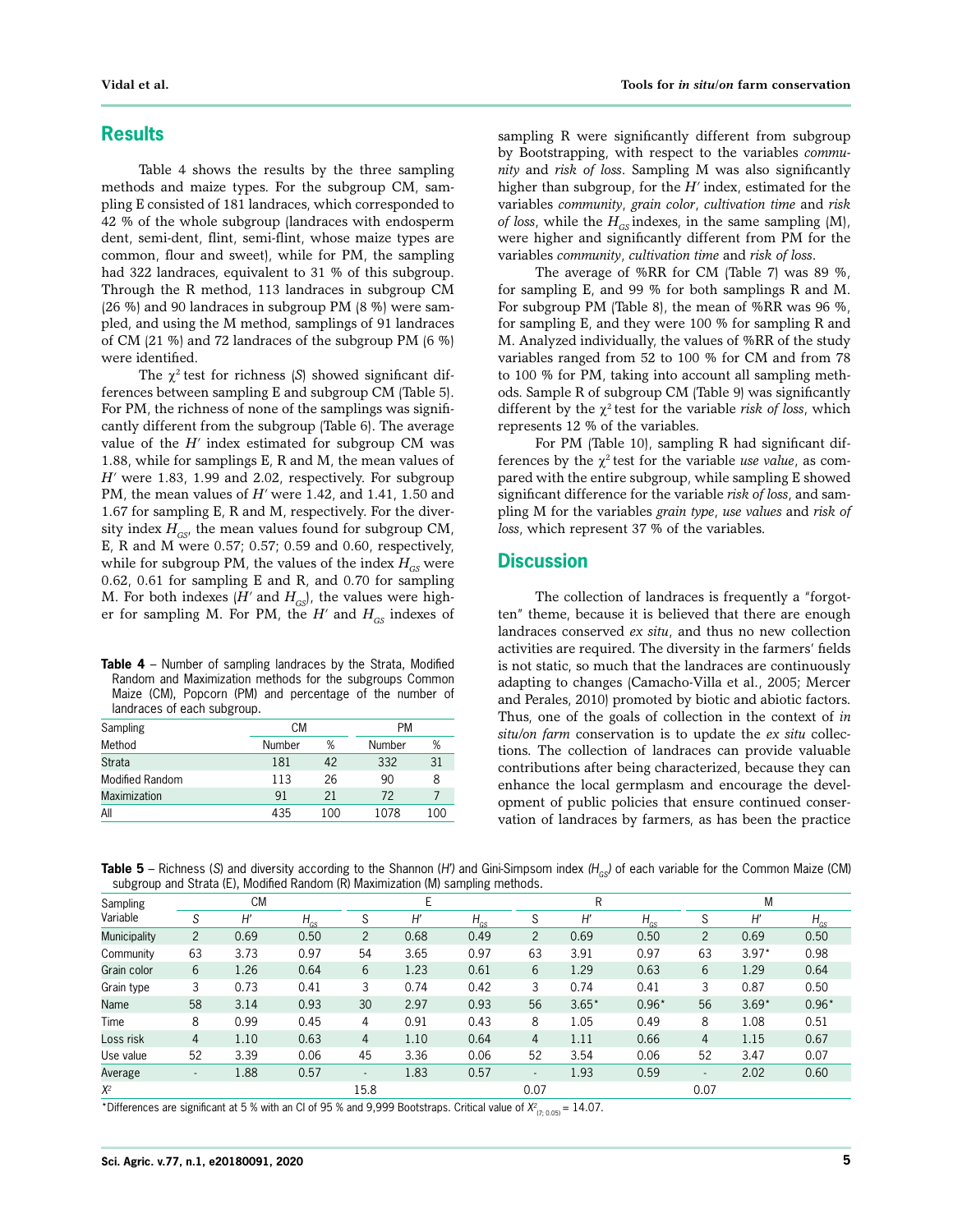| and Strata (E), Modified Random (R) Maximization (M) Sampling method. |                |           |               |                          |      |          |                          |         |          |                          |      |          |
|-----------------------------------------------------------------------|----------------|-----------|---------------|--------------------------|------|----------|--------------------------|---------|----------|--------------------------|------|----------|
| Sampling                                                              |                | <b>PM</b> |               |                          |      |          |                          | R       |          |                          | М    |          |
| Variable                                                              | S              | H         | $H_{\rm{GS}}$ | S                        | H'   | $H_{GS}$ | S                        | H       | $H_{GS}$ | S                        | H    | $H_{GS}$ |
| <b>Municipality</b>                                                   | $\overline{2}$ | 0.68      | 0.49          | $\overline{2}$           | 0.69 | 0.49     | $\overline{2}$           | 0.68    | 0.48     | $\overline{2}$           | 0.68 | 0.49     |
| Community                                                             | 69             | 3.91      | 0.97          | 64                       | 3.82 | 0.97     | 69                       | $4.14*$ | $0.98*$  | 69                       | 4.22 | $0.99*$  |
| Grain color                                                           | 5              | 1.35      | 0.71          | 5                        | 1.37 | 0.72     | 5                        | 1.24    | 0.67     | 5                        | 1.50 | 0.77     |
| Grain type                                                            | 3              | 0.79      | 0.52          | 3                        | 0.79 | 0.52     | 3                        | 0.77    | 0.51     | 3                        | 0.90 | 0.56     |
| Grain size                                                            | 3              | 0.87      | 0.55          | 3                        | 0.88 | 0.56     | 3                        | 0.82    | 0.53     | 3                        | 0.92 | 0.57     |
| Time                                                                  | 9              | 1.26      | 0.61          | 9                        | 1.25 | 0.61     | 9                        | 1.38    | 0.62     | 9                        | 1.34 | $0.72*$  |
| Use value                                                             | 36             | 1.96      | 0.77          | 28                       | 1.92 | 0.71     | 36                       | 2.88    | 0.84     | 36                       | 2.88 | 0.91     |
| Loss risk                                                             | 3              | 0.56      | 0.30          | 3                        | 0.53 | 0.29     | 3                        | $0.94*$ | $0.23*$  | 3                        | 0.94 | $0.56*$  |
| Average                                                               | ٠              | 1.42      | 0.62          | $\overline{\phantom{a}}$ | 1.41 | 0.61     | $\overline{\phantom{a}}$ | 1.50    | 0.61     | $\overline{\phantom{a}}$ | 1.67 | 0.70     |
| $X^2$                                                                 |                |           |               | 2.14                     |      |          |                          |         |          |                          |      |          |

Table 6 – Richness (S) and diversity according to the Shannon *(H')* and Gini-Simpsom index *(H<sub>GS</sub>)* of each variable for the Popcorn *(PM)* subgroup and Strata (E), Modified Random (R) Maximization (M) sampling method.

\*Differences are significant at 5 % with an CI of 95 % and 9,999 Bootstraps. Critical value of  $X^2_{(7;0.05)}$  = 14.07.

**Table 7** – Amplitude of the variables in the Common Maize (CM) subgroup and percentages of retained amplitudes (% RR) of the sampling by Strata (E) Modified Random (R) and Maximization (M).

| Variable            | Amplitude CM   | %RR |     |     |  |  |
|---------------------|----------------|-----|-----|-----|--|--|
|                     |                | E   | R   | М   |  |  |
| <b>Municipality</b> | $\mathfrak{p}$ | 100 | 100 | 100 |  |  |
| Community           | 63             | 86  | 100 | 100 |  |  |
| Grain color         | 6              | 100 | 100 | 100 |  |  |
| Grain type          | 3              | 100 | 100 | 100 |  |  |
| Name                | 58             | 52  | 97  | 97  |  |  |
| Time                | 8              | 88  | 100 | 100 |  |  |
| Use value           | 52             | 87  | 100 | 100 |  |  |
| Loss risk           | 4              | 100 | 100 | 100 |  |  |
| Average             | $\overline{a}$ | 89  | 99  | 99  |  |  |

| <b>Table 8</b> – Amplitude of the variables in the Popcorn (PM) subgroup |
|--------------------------------------------------------------------------|
| and percentages of retained amplitudes (%RR) of the sampling by          |
| Strata (E) Modified Random (R) and Maximization (M) methods.             |

|                     |                | %RR |     |     |  |  |
|---------------------|----------------|-----|-----|-----|--|--|
| Variable            | Amplitude PM   | E   | R   | М   |  |  |
| <b>Municipality</b> | $\overline{2}$ | 100 | 100 | 100 |  |  |
| Community           | 69             | 93  | 100 | 100 |  |  |
| Grain color         | 6              | 100 | 100 | 100 |  |  |
| Grain type          | 3              | 100 | 100 | 100 |  |  |
| Grain size          | 56             | 100 | 100 | 100 |  |  |
| Time                | 9              | 100 | 100 | 100 |  |  |
| Use value           | 36             | 78  | 100 | 100 |  |  |
| Loss risk           | 3              | 100 | 100 | 100 |  |  |
| Average             |                | 96  | 100 | 100 |  |  |

for thousands of years. In this context, the role of *ex situ* conservation should be complementary and integrated into the systems of local germplasm conservation, and there should never be any intention of replacing them. A complementary *ex situ* strategy needs to return every time to collect landraces, and in this respect, the size of each sampling is critical.

Thus, the best sampling strategy should represent the greatest diversity with the least number of individu-

| <b>Table 9</b> – p values for $\chi^2$ test between the Common Maize subgroup |
|-------------------------------------------------------------------------------|
| class frequencies distributions and Modified Random (R) Strata (E)            |
| and Maximization (M) methods.                                                 |

|                     | Degrees of freedom | R     | E     | М     |
|---------------------|--------------------|-------|-------|-------|
| <b>Municipality</b> | 1                  | 0.848 | 0.421 | 0.894 |
| Community           | 62                 | 0.998 | 0.999 | 0.999 |
| Grain color         | 5                  | 0.726 | 0.921 | 0.625 |
| Grain type          | $\mathfrak{p}$     | 0.944 | 0.861 | 0.253 |
| Name                | 55                 | 0.872 | 0.999 | 0.536 |
| Time                | 7                  | 0.809 | 0.999 | 0.999 |
| Use value           | 50                 | 0.997 | 0.999 | 0.999 |
| Loss risk           | 3                  | 0.015 | 0.616 | 0.069 |
|                     |                    |       |       |       |

| <b>Table 10</b> – p values for $\chi^2$ test between the Popcorn subgroup class |
|---------------------------------------------------------------------------------|
| frequencies distributions and Modified Random (R) Strata (E) and                |
| Maximization (M) methods.                                                       |

| Degrees of freedom | R    | Е             | М            |
|--------------------|------|---------------|--------------|
| 1                  | 0.85 | 0.812         | 0.99         |
| 68                 | 0.82 | 0.961         | 0.76         |
| 4                  | 0.22 | 0.216         | 0.84         |
| 2                  | 0.82 | 0.651         | $2.00E^{-4}$ |
| 4                  | 0.87 | 0.989         | 0.70         |
| 7                  | 0.16 | 0.909         | 0.04         |
| 35                 | 0.01 | 0.999         | $5.27E^{-7}$ |
| $\mathfrak{p}$     | 0.28 | $3.29E^{-13}$ | $3.63E^{-3}$ |
|                    |      |               |              |

als. We tested three different sampling strategies for two different maize types and identified samples differing between 72 and 322 landraces for popcorn and 91 and 181 for common maize. This difference can represent considerably less cost and work in the collection process, especially when looking to maximize the richness and diversity in the collection.

Richness (*S*) is a more sensitive parameter for low frequencies of classes (Jost et al., 2010). Our results are indicative of a loss of representativeness of classes in sampling E for CM.

Because the  $H'$  and  $H_{GS}$  indexes are of first and second order, they allow for the evaluation of both common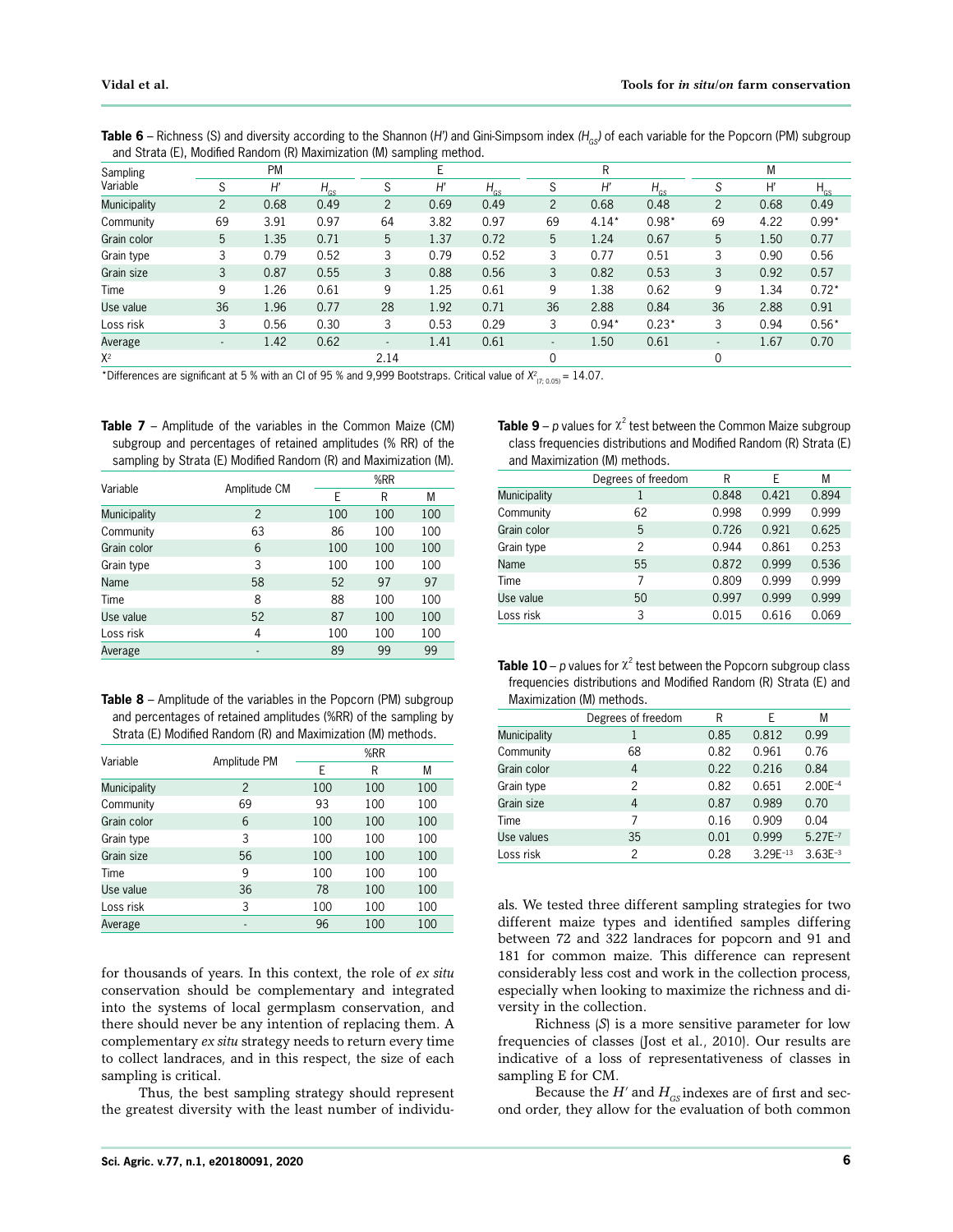and very common traits, respectively (Hill, 1973). The *H'* index minimizes redundancies and the samples keep the diversity of BC-ISOF. In a smaller set of individuals, increases are desirable in the values of diversity indexes of the samples, compared with the value of BC-ISOF (Odong et al., 2013).

For the  $H'$  and  $H_{GS}$  indexes, there were significantly higher differences between the samples R and M, in relation to subgroup CM, for the variable *name*. Between sample M and subgroup CM, there was also significantly higher difference of index *H'* for the variable *community*. The *H'* and  $H_{GS}$  values estimated for sample M, its significance compared to subgroup CM and the smaller sample suggest that this method M better represents the diversity of landraces of CM, because of a reduction in redundancies.

For the PM landraces, the *H'* index estimated for sample M and its significance as regards this subgroup suggests that the M sample best represents the diversity and richness of *grain colors*, *cultivation time on farm* and *risks of loss* throughout the geographic area. In fact, grain color has been an attribute used by farmers in the region to recognize the majority of these landraces (Silva et al., 2017).

These results are consistent with the work of Li et al. (2004), who assessed the diversity of 14 characteristics of the maize core collection from a germplasm bank in China. For all the characteristics, the values of *H'* were significantly higher than those in the base collection. Mahajan et al. (2007) have identified 14 of the 15 descriptors of a core collection of *Sesamum indicum* L. with higher *H'*  index than the original collection. For the evaluation of the core collection of *Pennisetum glaucum*, Bhattacharjee et al. (2007) compared the *H'* indexes of 11 agronomic descriptors, six of which were higher in the core collection.

A sampling strategy is considered efficient when it retains, on average, at least 80 % of the amplitude of the BC (Frankel and Brown, 1984). Considering the criterium proposed by Diwan et al. (1995), which establishes 70 % as the minimum threshold of representativeness of the variables in the sample, for both subgroups, only the characteristic *name* of sampling E in subgroup MC presented a lower %RR value (52 %). The R and M methods were remarkably superior as regards retention of the amplitude of all variables. By comparison, Malosetti and Abadie (2001), evaluating different sampling strategies (random, constant, proportional and logarithmic) for a core collection of 10 % of the *ex situ* maize collection from Uruguay, found values of RR% between 69 and 91 % for 17 phenotypic descriptors.

According to Wang et al. (2013), the values of %RR are affected by the sample size and the number of classes and, therefore, variables with the maximum number of classes in certain strategies require larger samples. The value below the critical limit found for sampling E in the present study indicated that sample size was insufficient for an adequate representation of the feature *name*. The 12 % percentage of the variables of sample R of CM con-

taining significantly different means  $(p < 0.05)$  from the averages for the subgroup is lower than the critical levels of 30 % and 20 % proposed by Diwan et al. (1995) and Hu et al. (2000), respectively. Therefore, all the samplings performed for subgroup CM can be considered as representative.

Sampling M from subgroup PM, with 37 % of the variables with significant differences, surpasses the limits of 30 % and 20 % significance established by Diwan et al. (1995) and Hu et al. (2000), respectively. The significant differences in sampling M, compared with the entire subgroup PM, may be explained by an increase in low-frequency landraces. The landraces with *intermediate* grain type, in sampling M, have a 7 % frequency, while in samples R and E landraces with *intermediate* grain type have a 2 % frequency. For the characteristic *use values*, of 37 total classes, 32 had higher frequencies in sample M, with averages of 2 %, in relation to PM subgroup (1 %), while in the samples E and R the mean frequencies were 1 % and 1 %, respectively. For the variable *risk of loss*, group IV (rare landraces, unique to a single municipality) had a frequency of 4 % in the subgroup, 2 % in sampling E, 5 % in sampling R, and, in the case of sampling M, frequency increased to 14 %.

In order to verify whether the increase in low-frequency classes influenced the representativeness of sampling, only high-frequency classes were evaluated by  $\chi^2$  (data not shown) and no significant differences were identified in any of the cases. These results confirm that differences in sampling M were explained by an increase in diversity.

Germplasm collections are usually planned to prioritize geographical axes with information on weather, altitude, relief and soil type, which is effective in large areas (Charmet and Balfourier, 1995). Based on this perspective, microregions with reduced environmental variation are represented by a few collection points only, and, in such cases, a large part of the diversity of local landraces may not be captured. The FWSC microregion has a humid moderate subtropical climate with a variation from 1800 to 2200 mm of rainfall (Fick and Hijmans, 2017) and a difference of 500 m in altitude between high and low areas, according to DIVA-GIS V 7.5. This relatively small variation in the climate of the more distant geographic areas may account for the almost zero representation of local landraces in this area, in *ex situ* collections in Brazil and also the shortage of collection expeditions. Recent studies have demonstrated the gaps that exist in the collections and the importance of studying the dynamics of local landraces on a scale of microregions (Perales et al., 2003; Pressoir and Berthaud, 2004; Latournerie et al., 2006; Bracco et al., 2012).

Article 9 of the Convention on Biological Diversity of 1992 establishes that *ex situ* conservation is intended to complement *in situ* conservation. However, most efforts continue to be intended for *ex situ* conservation (Nilsen et al., 2014). Less than one-third of the accessions of 30 species conserved *ex situ* in germplasm banks around the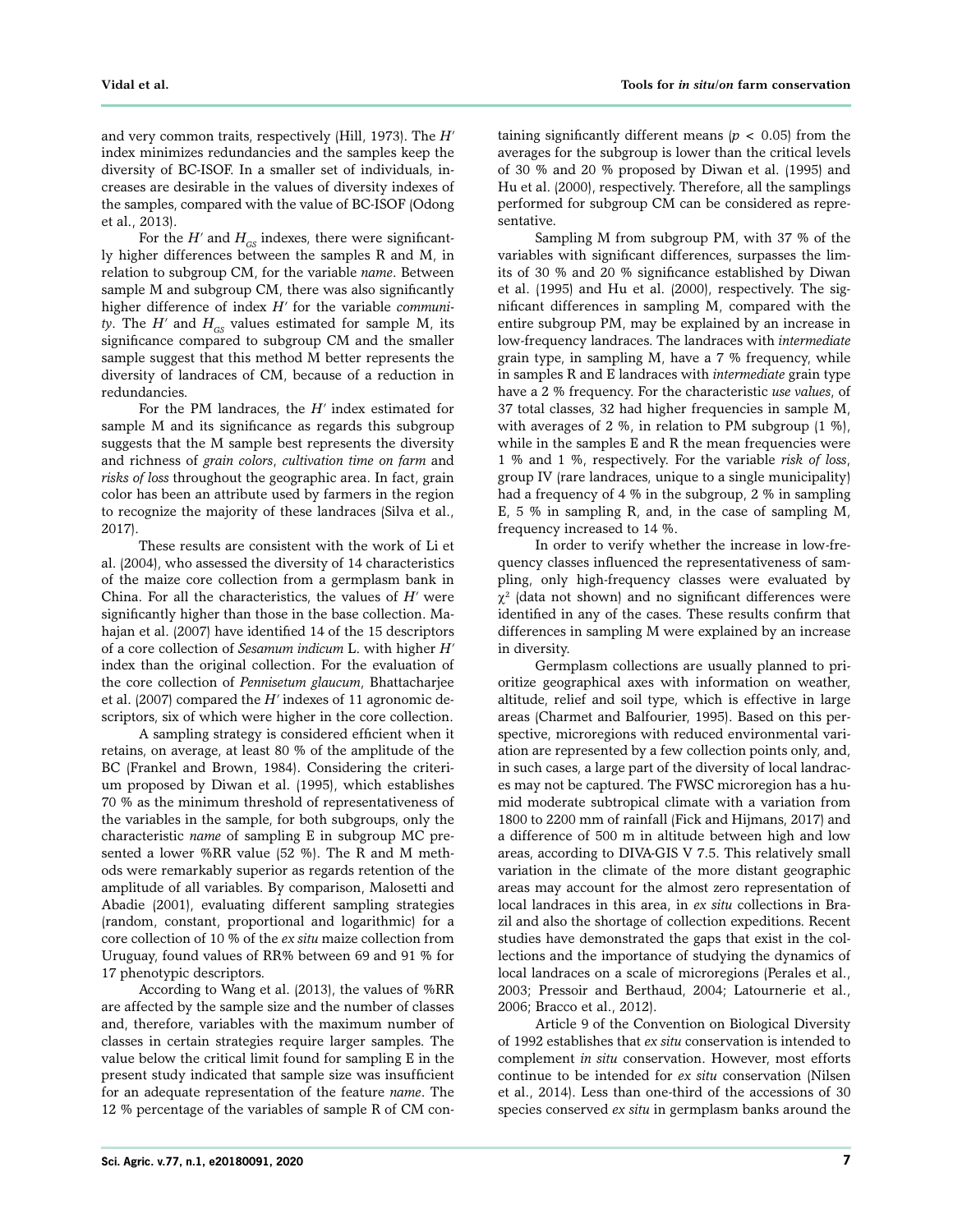world corresponds to landraces or old improved cultivars (Hammer et al., 2003). The latest collections of landraces of maize, in Brazil, were carried out in 1980 (Silva et al., 2017). Nowadays, the collection of maize from the germplasm bank of Embrapa (Empresa Brasileira de Pesquisa Agropecuária) has only 12 accessions of maize landraces from the FWSC (EMBRAPA, 2018). In this long period of cultivation in the region, many landraces of this species may have developed new variations and adaptations not covered in previous collections. In the face of shortcomings of *ex situ* strategies, *in situ/on farm* conservation is a dynamic solution that ensures continuous adaptation of landraces to changes in the environment, and it is based on the human and biological components of the ecosystem (Galluzzi et al., 2010).

Generally, in *ex situ* collections, information about accessions is quite limited or inaccurate. Passport information rarely includes characteristics described by farmers or refers to the ecological conditions that are the source of the material (Williams, 1989). Our results showed that the landraces conserved *in situ/on farm* in microregions have ethnobotanical information. The variables *names* or *use values* by means of a Diversity Census, and association of them with sampling maximization strategy (M), enables the inclusion of the ethnobotanical axis of diversity in the collections, as well as significantly reducing collection size and establishing collection routes.

Much more than representativeness of geographical extent, morphological attributes, identity of landraces and use values, the association of Diversity Census and the M sampling allow for incorporating the ethnobotanical axis into collections of the microregions, firstly by accumulating the highest richness and diversity of *names* and *use values* of the samplings and, secondly, because the information is available at the beginning of the collection.

The M method proposed in this research, as a sampling strategy of maize landraces, can also be used to support the development of community seed banks, to the extent that farmers' use values can be included among the selection variables, in order to apply this tool and thus facilitate the identification of priority landraces for conservation. Finally, the small and representative collections facilitate the characterization of landraces of the microregion, which favors the development and use of relevant landraces for *in situ/on farm* conservation. The sampling maximization strategy also solves one of the greatest concerns of *ex situ* collections, which is the significant increase in germplasm collection, more than characterization studies and improvements in the infrastructure of *ex situ* conservation.

Future studies should consider other crops, reproductive systems, regions and cultural contexts to verify whether the M sampling continues to be the best strategy with respect to the representativeness of diversity and number of landraces. Clearly, in this study, the M method established the smallest number of samples that best represents the diversity of maize landraces conserved *in situ/on farm* in FWSC. The design of a more efficient strategy for collection and subsequent conservation of *ex* 

*situ* collections in the gene bank at a university will be a key component within a participatory and integrated approach in maize conservation and use. The minimization of genetic erosion in the field, the evolutionary dynamics of diversity conserved *in situ/on farm* renewing the *ex situ* collections and the enrichment and improvement of local germplasm are amongst the benefits accruing from these two complementary approaches of conservation.

## **Acknowledgments**

The authors would like to thank farmers and their organizations, in Anchieta-SC and Guaraciaba-SC, for the information provided about the germplasm. This research was supported by the Fundação de Amaparo à Pesquisa e Inovação do Estado de Santa Catarina (FAPESC) and Conselho Nacional de Desenvolvimento Científico e Tecnológico (CNPq), whereas the scholarships were granted to Natália Carolina de Almeida Silva and Rafael Vidal by the Coordenação de Aperfeiçoamento de Pessoal de Nível Superior (CAPES).

## **Authors' Contributions**

Project: Ogliari, J.B. Conceptualization: Ogliari, J.B.; Vidal, R. Data acquisition: Silva, N.C.A. Data analysis: Vidal, R. Design of Methodology: Vidal, R.; Silva, N.C.A.; Ogliari, J.B. Writing and editing: Vidal, R.; Ogliari, J.B.; Silva, N.C.A.

## **References**

- Bhattacharjee, R.; Khairwal, I.S.; Bramel, P.J.; Reddy, K.N. 2007. Establishment of a pearl millet [*Pennisetum glaucum* (L.) R. Br.] core collection based on geographical distribution and quantitative traits. Euphytica 155: 35-45.
- Bracco, M.; Lia, V.V.; Hernández, J.C.; Poggio, L.; Gottlieb, A.M. 2012. Genetic diversity of maize landraces from lowland and highland agro-ecosystems of southern South America: implications for the conservation of native resources. Annals of Applied Biology 160: 308-321.
- BRASIL. 2015. Presidency of the Republic Civil House = Presidência da República Casa Civil Available at: http://www. planalto.gov.br/CCIVIL\_03/\_Ato2015-2018/2015/Lei/L13123. htm [Accessed June 21, 2018] (in Portuguese)
- Brown, A.H.D. 1989. The case for core collections. p. 136-156. In: Brown, A.H.D.; Frankel, O.H.; Marshall, D.R.; Williams, J.T., eds. The use of plant genetic resources. Cambridge University Press, Cambridge, UK.
- Camacho-Villa, T.C.; Maxted, N.; Scholten, M.; Ford-Lloyd, B. 2005. Defining and identifying crop landraces. Plant Genetic Resources 3: 373-384.
- Charmet, G.; Balfourier, F. 1995. The use of geostatistics for sampling a core collection of perennial ryegrass populations. Genetic Resources and Crop Evolution 42: 303-309.
- Costa, F.M.; Silva, N.C.A.; Ogliari, J.B. 2016. Maize diversity in southern Brazil: indication of a microcenter of *Zea mays* L. Genetic Resources and Crop Evolution 64: 681-700.